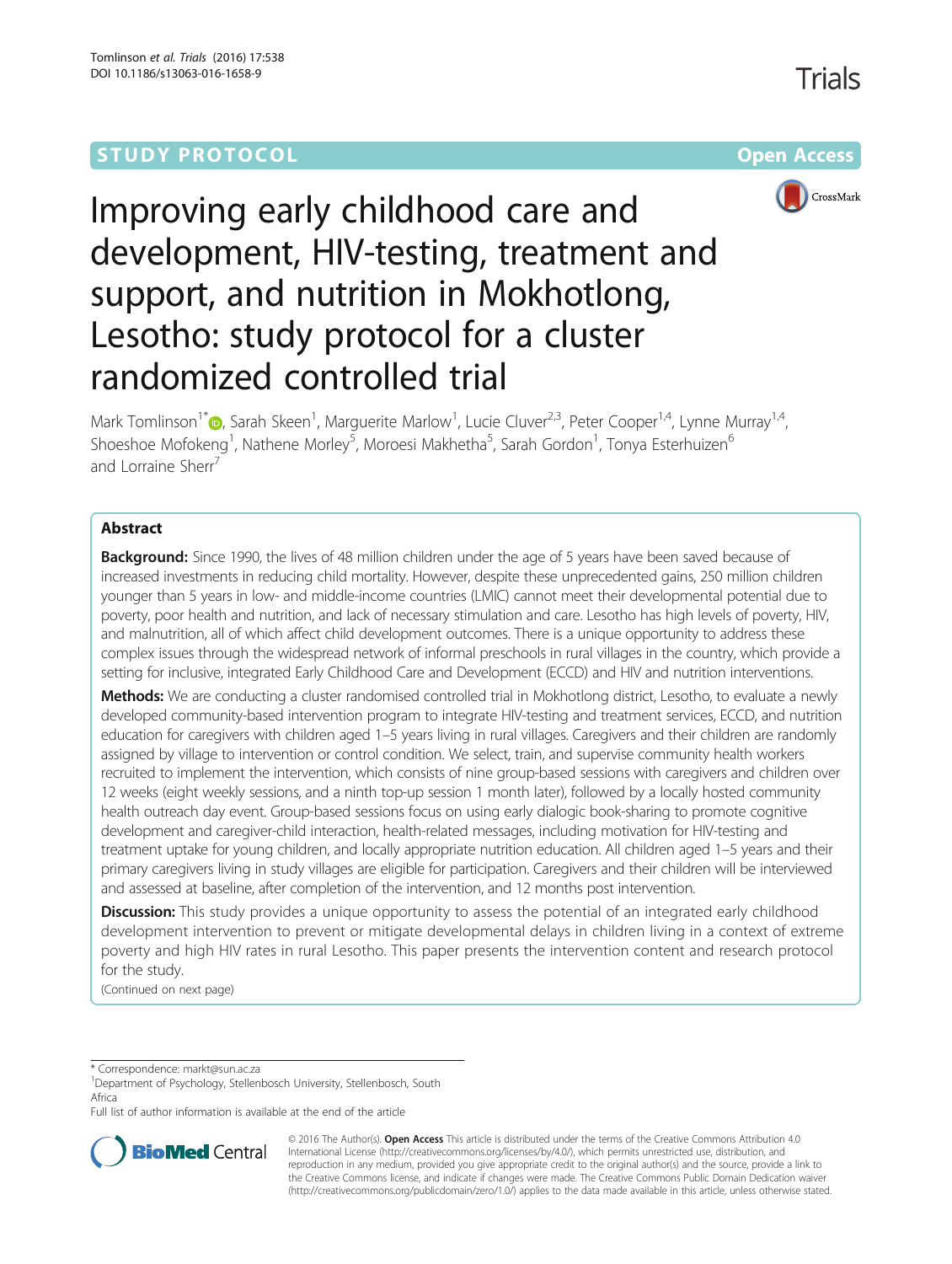#### (Continued from previous page)

**Trial registration:** The Mphatlalatsane: Early Morning Star trial is registered on the International Standard Randomized Controlled Trial Number database, registration number [ISRCTN16654287;](http://www.isrctn.com/ISRCTN16654287) the trial was registered on 3 July 2015.

Keywords: Early childhood development, HIV, Nutrition, Lesotho, Maternal and child health, Community health workers, Paraprofessionals

#### Background

Since 1990, the lives of 48 million children under the age of 5 years have been saved because of increased investments in reducing child mortality [[1\]](#page-11-0). However, despite these unprecedented gains, 250 million children younger than 5 years in low- and middle-income countries (LMIC) fail to meet their developmental potential because they are living in contexts of poverty, poor health and nutrition, and without necessary stimulation and care [\[2\]](#page-11-0). Infants and young children develop best when caring adults respond with warmth and consistency and when they are provided with opportunities for interaction and learning [[3, 4\]](#page-11-0). However, when caregivers are living in circumstances characterized by extreme poverty, poor nutrition and a high burden of disease, such as HIV/AIDS, their capacity to fulfill the caregiving role is compromised, placing the child at high risk for poor cognitive and socioemotional development [[5\]](#page-11-0).

Lesotho is a country with high levels of poverty, where 40 % of the population lives below the international poverty line of US\$1.25 a day and 77 % of the population lives in rural areas [\[6](#page-11-0), [7\]](#page-11-0). Most of the country is mountainous, and many villages remain accessible only by foot or on horseback. It has one of the highest adult HIV prevalence rates globally, at 23 %, and is home to an estimated 36,000 children living with HIV [\[7\]](#page-11-0) as well as large numbers of children orphaned by HIV/AIDS [\[8](#page-11-0)]. Early diagnosis of HIV infection is essential to promote child survival and development, but geography and severe climate present challenges to HIV-testing and treatment of children. Difficult terrain and long periods of snow cover contribute to low rates of testing and long delays in obtaining infants' test results [[9\]](#page-11-0) and antiretroviral (ART) coverage among children aged 0–14 years is only 25 %, the lowest in southern Africa [[10\]](#page-11-0). In recent years, Lesotho has made significant progress in the rollout of HIV-testing and treatment for adults, but has not reached national testing treatment targets, and increasing testing rates and expanding treatment coverage remains a major challenge [\[11](#page-11-0)].

The potential effect of the high HIV rate and poor treatment coverage on children in the country is enormous. In addition to the risk to their survival, children affected by HIV/AIDS are at serious risk of developmental delays. HIV affects child development both directly and indirectly; there is evidence of cognitive delays for children who are HIV-infected, and also for those exposed to HIV in utero but born uninfected, and for those whose parents are affected by HIV [\[12](#page-11-0)].

In addition, due to the climate and mountainous terrain, and resulting poor food security, an estimated 13 % of children in the country are moderately or severely underweight, and 39 % have moderate or severe stunting [[8](#page-11-0)].

Delivering interventions in the early years has been shown to be cost-effective [[13\]](#page-11-0), to reduce inequities [[14](#page-11-0)] and to substantially improve long-term adult health outcomes [[15\]](#page-11-0). Sustainable gains in child survival and development have been generated by social interventions and health care initiatives that seek to improve the physical and mental health of caregivers, support child nutrition, secure basic good-quality health services, and build culturally compatible linkages between service programs and communities [[16, 17\]](#page-11-0).

To date, however, maternal and child health intervention strategies have tended to address only one health risk at a time [[18](#page-11-0)] and the practice of combining health, nutrition, and Early Childhood Care and Development (ECCD) interventions for their additive impact has been limited [[19](#page-11-0)–[21](#page-11-0)]. There is a unique opportunity to promote child development outcomes in Lesotho through the widespread network of informal preschools in rural villages in the country. Daycare centers, crèches, community-based childcare, or formal preschool services offer many advantages for communities affected by HIV/ AIDS. ECCD centers can act as an entry point providing multiple health and social services, including facilitating access to HIV treatment and care [\[22](#page-11-0)].

# **Methods**

#### **Objectives**

We are conducting a cluster randomized controlled trial to evaluate an intervention called "Mphatlalatsane: Early Morning Star," which integrates ECCD, HIV-testing and treatment services, and nutrition education, for caregivers with children aged 1–5 years in informal preschool settings in rural communities near Mokhotlong, Lesotho. Data are collected at baseline prior to the intervention, post intervention, and at 12 months post intervention.

We hypothesize that, compared to participants in control villages, caregivers and their children in the intervention villages will have: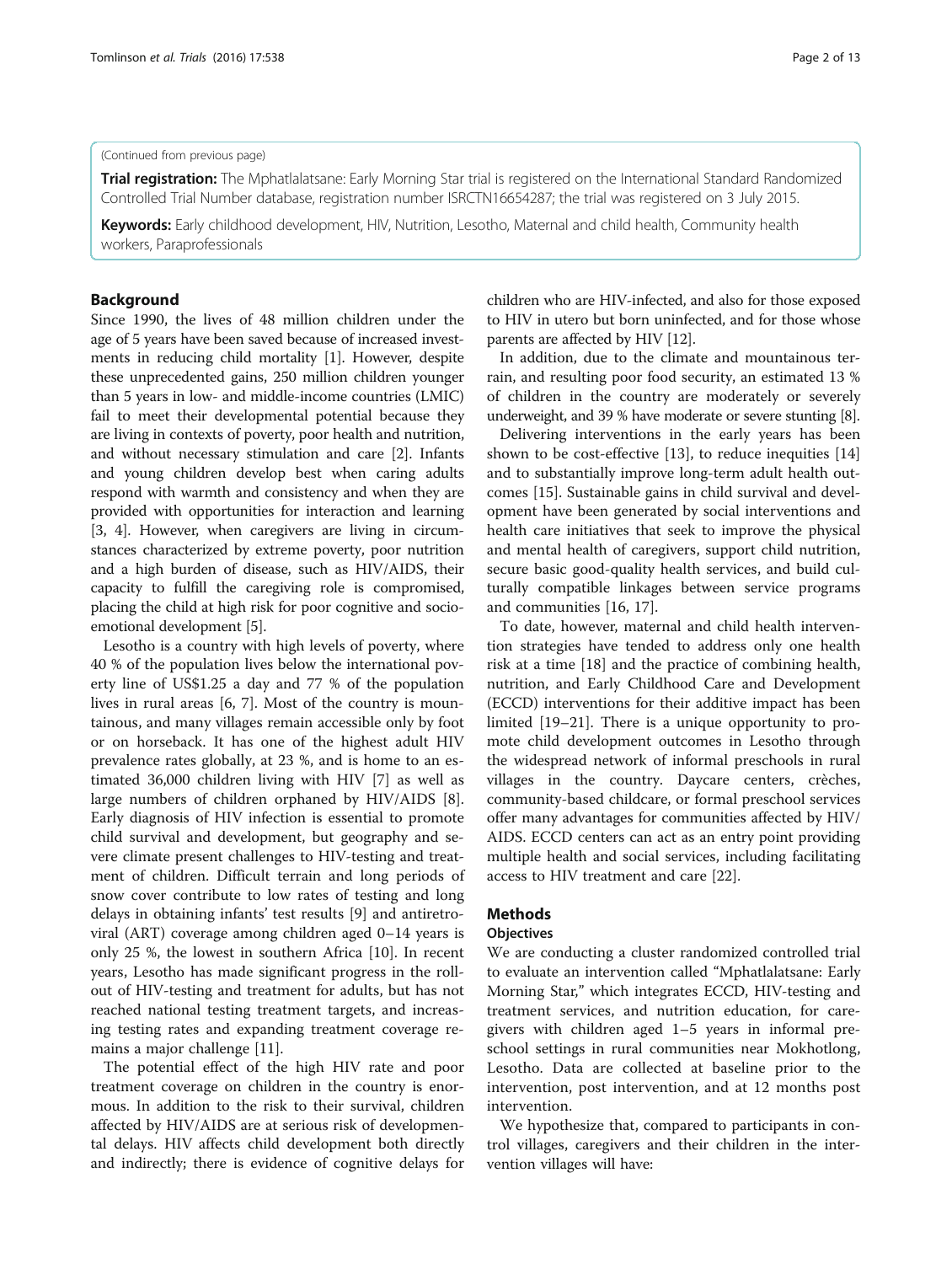- Higher rates of HIV-testing for children
- Better child cognitive and language outcomes
- Increased uptake of ART for HIV+ children after testing
- Higher rate of adherence to ART for HIV+ children
- Better child growth status

#### Collaboration

"Mphatlalatsane: Early Morning Star" is a collaborative project run by Stellenbosch University, University College London, the University of Oxford, and the University of Reading, in collaboration with the Management Sciences for Health Leadership Management and Governance Project, GROW, a local nongovernmental organization which is active in the Mokhotlong area, and the Ministry of Education and Training of Lesotho. It is funded by PEPFAR's Orphans and Vulnerable Children Special Initiative, a series of three research projects testing integrated early interventions in southern African countries. Funders do not have direct involvement in study design or management, but may use published papers to write reports after data analysis and reporting is complete. In addition, data may be used in joint publications with data from the two other projects in the Special Initiative Program.

The "Mphatlalatsane: Early Morning Star" project has a Community Advisory Board that meets quarterly, consisting of a number of local key stakeholders, and a Data Safety and Monitoring Board, made up of international experts, that meets biannually. This is an independent group of people without any competing interests.

#### Research ethics and approval

The study has research ethics approval from the Health Research Ethics Committee at Stellenbosch University, reference number N14/09/127 and the Lesotho Ministry of Health Ethics Committee, reference number 138-2014.

If there are any indications of negative effects, as noted in process observations or reports to the Research Ethics Committees, Community Advisory Board, or Data Safety and Monitoring Board, the principal investigators and partners will be alerted, and preventative action taken.

#### Study setting

The study takes place in 34 villages in the Mokhotlong district in north-eastern Lesotho (see Fig. [1\)](#page-3-0). Villages are very remote, with poor transport and road facilities, and severe weather conditions, especially in the winter months. The intervention is delivered in informal preschools in rural villages in the district. All children in the villages are included, regardless of whether or not they regularly attend the preschool. These informal preschools are run by local community members, often in their own homes, which are usually stone and mud houses without electricity or running water. Preschool staff have limited or no toys, books, or equipment, but are usually provided with support from the district Ministry of Education and Training in the form of monthly meetings and training workshops.

#### Neighborhood selection, matching and randomization

The selected clusters for the study were identified as villages where GROW had a resident community volunteer, and where there were informal preschool centers in operation. It was important to identify villages with an operational ECCD center, since the study makes use of these facilities to deliver the intervention to young children and their primary caregivers.

Prior to cluster randomization, all eligible villages were mapped in order to determine the approximate number of children aged 1–5 years per village, the characteristics of the communities, the number of preschool centers, and the available government and nongovernmental services. Mapping (and subsequent data collection) in some villages requires transport by donkey due to inaccessibility by vehicle. Trained field-workers conducted the mapping exercise in two stages. During the primary mapping exercise, field-workers collected information at village level, preschool center level, and health care level for all villages. During the secondary mapping exercise, fieldworkers returned to the two largest, the two mid-size, and the two smallest villages to identify the number of children aged 1–5 years in each household.

Based on the village mapping activity, 34 villages were matched into pairs based on various community, preschool and health service characteristics, and stratified by size and relative remoteness. In each pair, villages were then randomly assigned to the intervention group, where participants are allocated to the intervention or the control group using a free web-based randomization program [\[23](#page-11-0)]. Randomization was overseen by an external statistician and the procedure followed Consolidated Standards of Reporting Trials (CONSORT) guidelines [[24\]](#page-11-0). The overall sample of villages was divided into two phases: phase 1 and phase 2, with phase 1 IC villages receiving the intervention first, followed by the roll-out of the intervention in phase 2 IC villages.

Researchers notified intervention and control village leadership, preschool staff, and community members about their allocation individually. All data collectors and data coders are blinded to group allocation in order to minimize assessment bias [[23\]](#page-11-0) and study participants are asked not to reveal their condition to data collectors at any point.

#### Intervention

The intervention is a group-based intervention which consists of three components: (1) "Book-sharing," (2) "Health" (specific focus on HIV-testing and treatment),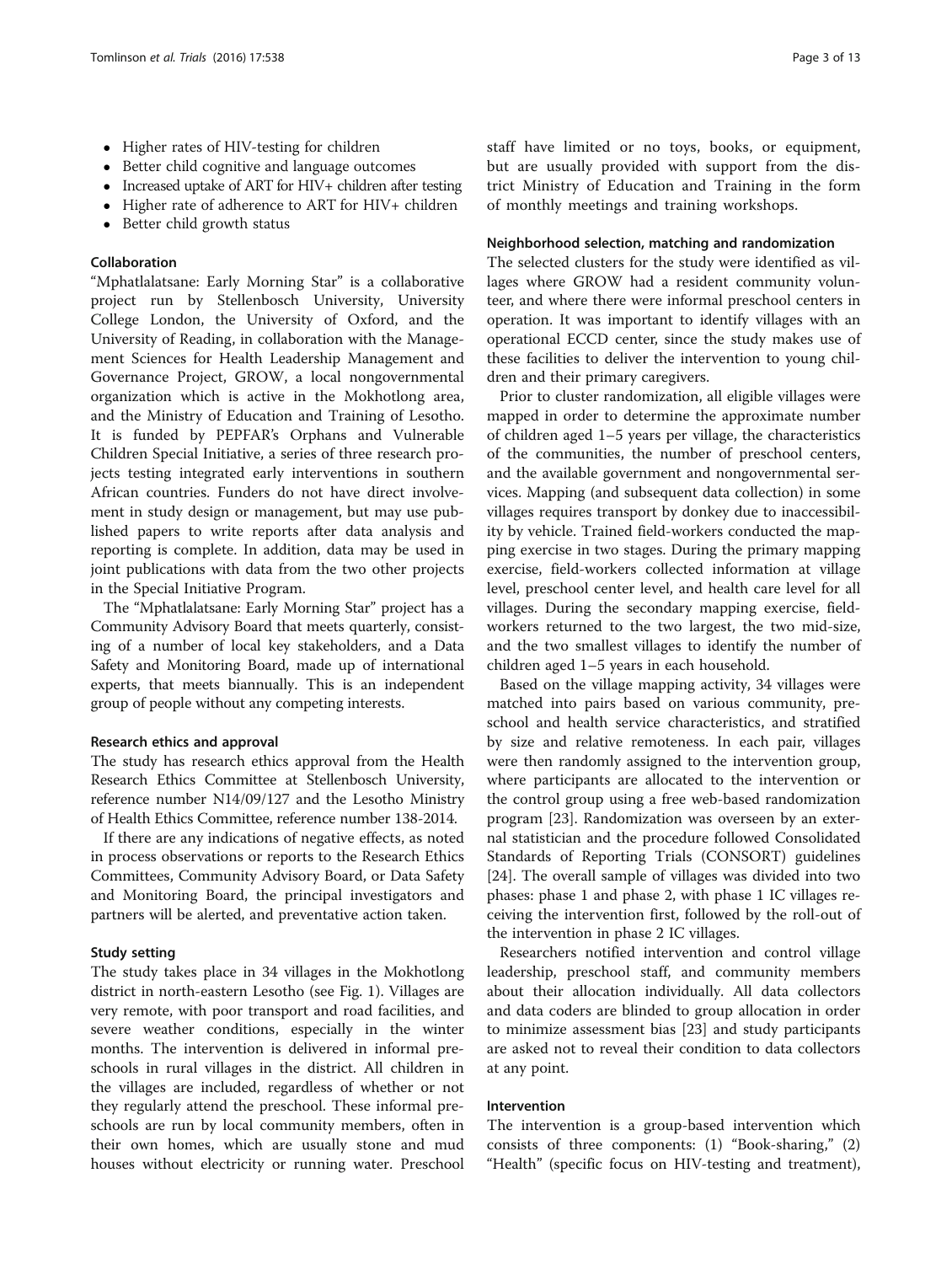<span id="page-3-0"></span>

and (3) "Growth" (nutrition education) in addition to a Community Health Outreach Day at the end of the intervention period.

The ECCD component consists of caregiver training in sensitive "book-sharing" skills, designed to stimulates the child cognitively and encourage caregiver-child engagement [[25](#page-11-0), [26\]](#page-11-0). The benefits of dialogic book-sharing have been well-established in high-income countries and include language development, attention, literacy, and school readiness [\[27\]](#page-11-0). In LMIC, there is limited evidence available, but a previous study in South Africa found that a book-sharing intervention for caregivers of 14–16 monthold infants living in an impoverished periurban settlement proved effective in improving children's language development, sustained children's attention as well as socioemotional development, and led to improvements in carer-child interaction, increasing carers' sensitivity to their infant's interests and cues [\[25](#page-11-0)–[27](#page-11-0)]. In this project, the book-sharing intervention program principles have been combined with a participatory, evidence-based approach to addressing issues around HIV-testing and nutrition education, based on local needs and resources.

# Selecting intervention facilitators and community-based mentors

The intervention is delivered by trained and supervised community health workers, with an intervention facilitator and a community-based mentor in each team. The intervention facilitator delivers the book-sharing component of the intervention while the community-based mentor delivers the HIV and nutrition components. Intervention facilitators and community-based mentors were selected in a two-stage process. Firstly, 30 applicants were selected to attend an interview based on their experience and/or prior training in working with children and facilitation of group activities. Each potential candidate attended an interview with a panel of interviewers from GROW and Stellenbosch University. Of these, we selected 26 candidates to attend a 7-day training workshop. This workshop was used to help the panel to select the final team of one intervention coordinator, eight intervention facilitators, and eight mentors.

#### **Training**

Training took place over several phases. First, we conducted the preselection training workshop, which covered basic training in book-sharing and facilitation skills. Next, candidates selected as intervention facilitators and community-based mentors attended a pilot intervention training workshop over 5 days. This training session covered informed consent procedures, referral mechanisms, the use of tablet devices for the intervention delivery, and troubleshooting for intervention sessions. Facilitators and mentors were primarily trained separately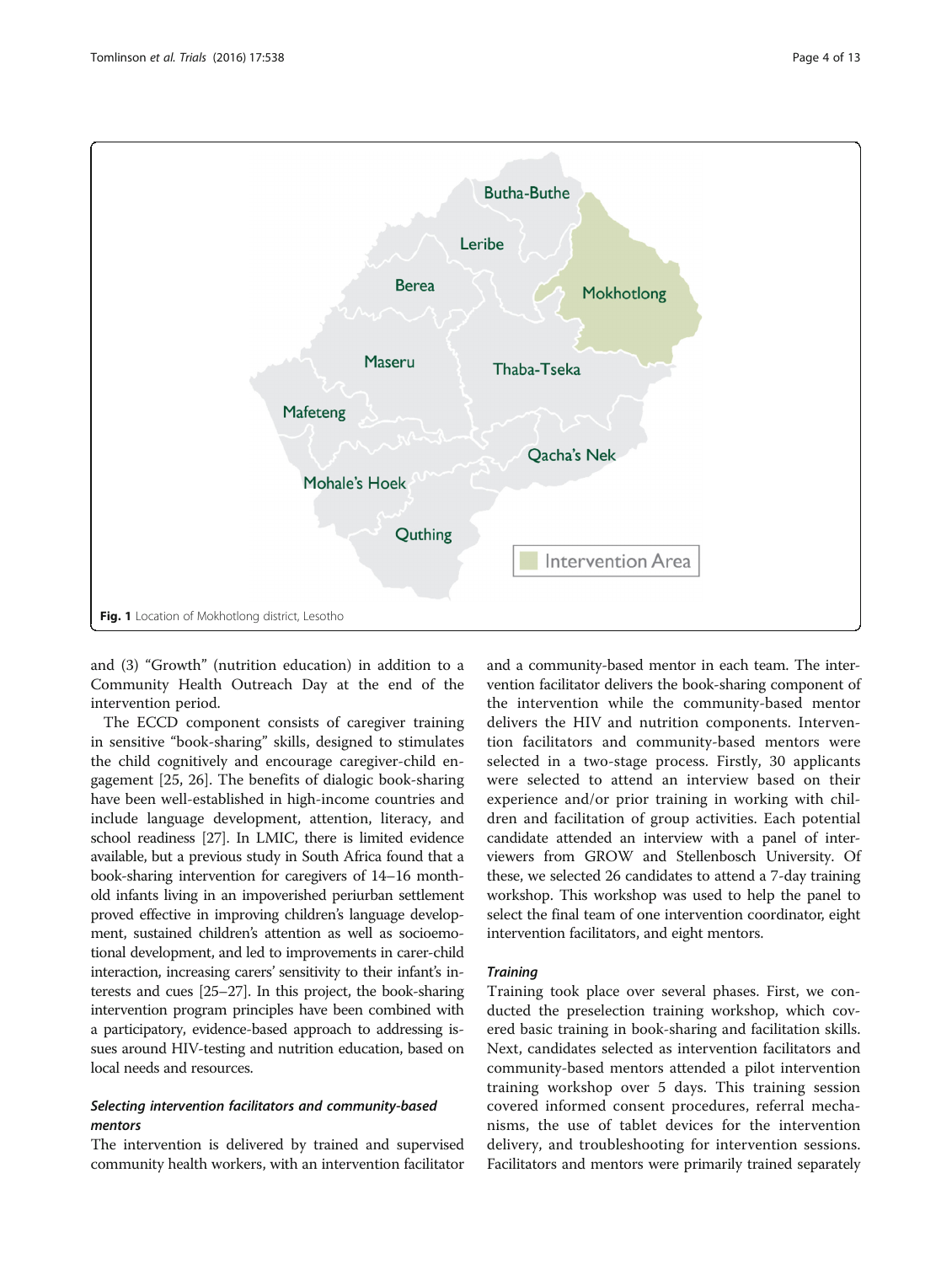on their respective session content, but both attended selected book-sharing and health and nutrition training sessions in order to support their partners and become familiar with the integrated nature of intervention delivery. The training also included monitoring and evaluation procedures such as scheduling sessions, documenting attendance, making referrals, and completing feedback questionnaires after every session.

Each training workshop followed a similar structure and approach to participant training. Didactic sessions were followed by opportunities for practice. During practice sessions, the training facilitators offered frequent positive feedback and support. Trainers used tokens, goal-setting, and an emphasis on positive feedback to establish a warm and supportive group environment that encouraged staff members to fully participate and feel empowered in their roles as intervention facilitators and community-based mentors. It was important to model this approach to training participants as this is the same approach that they in turn are expected to incorporate in their delivery of the intervention sessions.

#### Supervision

Intervention supervision takes place in the form of weekly group supervision meetings during the intervention delivery period to discuss challenges and successes from the past week. This includes difficult situations that may have arisen in the group setting, practical issues, and issues affecting fidelity such as maintaining good attendance levels. In addition, a supervisor conducts site visits on an ad hoc basis during the 8-week period, documents performance, and provides feedback. Each team is visited between three and four (every second week) times over the 8-week period. In addition, intervention teams are encouraged to report on a daily basis, via a Whatsapp group chat, on general progress, challenges, referrals, and any other concerns in the field.

### Pilot

The Medical Research Council framework recommends a feasibility and piloting phase after an intervention has been developed [\[28](#page-11-0)]. Because this is a newly developed integrated program, two short intervention pilots were conducted in order to assess the feasibility and acceptability of the program, to assess logistical issues and to test the intervention content. The pilots were conducted over a period of 4–5 weeks in nine preschools in Mokhotlong town. During this period GROW and Stellenbosch University, with technical support from Management Sciences for Health, piloted key components of the intervention program and some research procedures. After this pilot period, focus groups were

conducted with participants about their experiences of the intervention, as well as with other local stakeholders/experts. The final intervention materials were then refined to reflect local contextual issues, such as geographic challenges and family composition.

#### Intervention protocol

The intervention consists of group sessions with five to six caregivers and their children which last for 2 to 3 h, and are held weekly for eight consecutive weeks. Following the eighth session, after 1 month, a ninth "top up" session takes place, after which a community health outreach day is held in a location accessible to the village. The number of groups held in each village varies according to the size of the village. For 12 months thereafter, selected, appropriate books for young children are dropped off in intervention villages on a monthly basis to encourage groups to continue to meet regularly.

#### Group sessions

The group intervention content is specified in a manual which is used to train intervention staff. The intervention consists of three components: (1) "Book-Sharing" (Early Childhood Care and Development), (2) "Health" (specific focus on HIV-testing and treatment), and (3) "Growth" (nutrition education). The intervention session content consists of specific tasks for each session (see Table [1](#page-5-0) for a description of intervention content). Children are divided into groups based on their age so that younger children (aged 12–30 months) and older children (aged 31–60 months) receive the intervention in different groups, and the intervention content differs slightly according to age groups.

The intervention is hosted in local village preschools. The intervention facilitators and community-based mentors work together to deliver the sessions, each focusing on a different component of the intervention. Each intervention session consists of a group session, followed by short individual sessions. The sessions include group and individual activities and make use of presentations shown on a tablet computer as well as practical exercises. The aim is to convey didactic information, to model key skills, and to facilitate and encourage caregiver in dialogic book-sharing [\[25](#page-11-0)]. This is achieved using a group presentation together with video material. Following the presentation, each caregiver-child pair has a brief period of sharing a picture book together during which the facilitator makes suggestions and provides support. The Health and Growth components consist of key educational messages and facilitating the identification of available resources/services in the primary caregiver's environment to motivate positive practices. Community-based mentors conduct activities with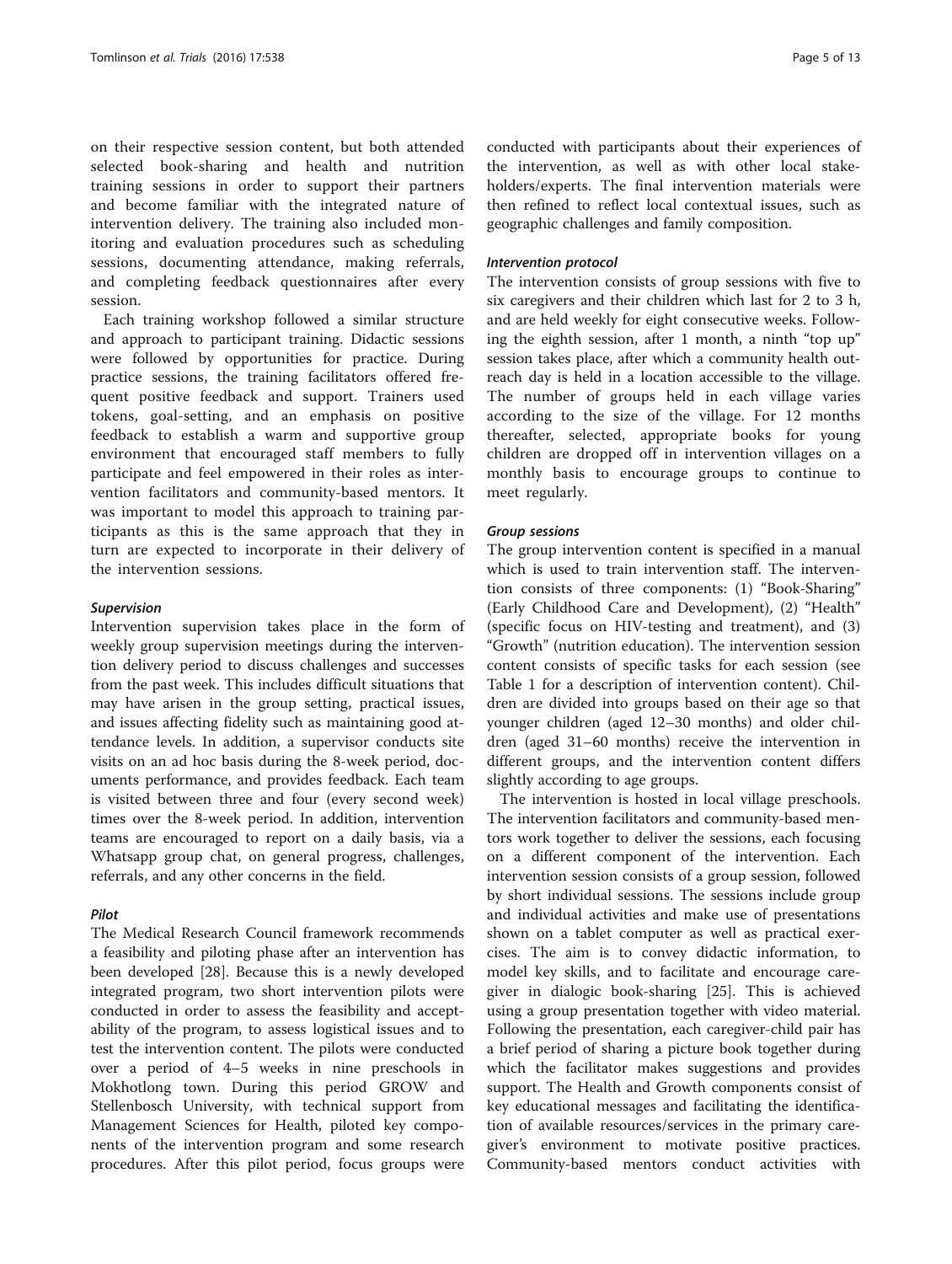# <span id="page-5-0"></span>Table 1 Intervention session content

|           | Nutrition and health (all ages)                                                                                    | ECCD for children aged 12-30 months                                                                                                        | ECCD for children aged 31-60 months                                                                                                        |  |
|-----------|--------------------------------------------------------------------------------------------------------------------|--------------------------------------------------------------------------------------------------------------------------------------------|--------------------------------------------------------------------------------------------------------------------------------------------|--|
| Session 1 | Introduce the importance of<br>child health and growth for<br>future development                                   | Introduce concept of picture book-sharing<br>as an activity that improves caregiver-child<br>relationship and facilitates school readiness | Introduce concept of picture book-sharing<br>as an activity that improves caregiver-child<br>relationship and facilitates school readiness |  |
|           | Present child development as<br>a holistic concept (physical,<br>mental and social health)                         | Facilitate baby's handling of the book                                                                                                     | Encourage child's active participation in<br>book-sharing                                                                                  |  |
| Session 2 | Importance of growth monitoring                                                                                    | Support caregivers to follow cues from baby                                                                                                | Encourage pointing and naming to help<br>child learn new words                                                                             |  |
|           | Basic nutrition education                                                                                          | Encourage baby's active participation in<br>book-sharing                                                                                   | Engaging the child in a conversation about<br>the picture book (using "where," "who,"<br>"what," "why" questions)                          |  |
|           | Identifying locally available<br>nutritious food options                                                           | Demonstrate how to follow baby's interest<br>(indexed by simple looking, patting or<br>banging the picture)                                | Active linking of book content to the<br>child's world                                                                                     |  |
|           | Measuring weight, height and MUAC                                                                                  | Using lively voice to keep baby interested<br>and to help baby learn                                                                       | Responding to the child in a supportive<br>and nonjudgmental manner                                                                        |  |
|           | Individual feedback session with<br>caregivers to discuss child's growth<br>status and make referrals if necessary |                                                                                                                                            |                                                                                                                                            |  |
| Session 3 | Key messages and recommendations<br>for appropriate infant and young<br>child feeding                              | Using pointing and naming of pictures to<br>help baby learn new words                                                                      | Talking about feelings with the child:<br>using book-sharing as an opportunity<br>to talk about different emotions                         |  |
|           | Hygiene, sanitation, and safe food<br>preparation                                                                  | Repeating words to help baby remember<br>new words                                                                                         | Helping child understand the meaning<br>of emotion words                                                                                   |  |
|           | Early recognition of illness and<br>help-seeking                                                                   | Emphasizing the importance of positive<br>responses                                                                                        | Linking emotions being shown in the<br>book to the child's own emotions                                                                    |  |
|           |                                                                                                                    | Finding opportunities to praise baby                                                                                                       |                                                                                                                                            |  |
| Session 4 | Information about HIV prevention<br>and modes of HIV infection                                                     | Prompting baby to point to words that<br>he/she knows ("where is the" or "can<br>you find the")                                            | Talking about intentions: helping child<br>to think about reasons why characters<br>in the book are doing what they are                    |  |
|           | Importance of early identification of<br>HIV (video followed by group discussion)                                  | Prompting baby to name objects in the<br>book that he/she knows how to say by<br>asking "what's this?"                                     | doing (questions such as "why do you<br>think they are doing that?" or "what are<br>they trying to do here?")                              |  |
| Session 5 | Emphasizing the importance of early<br>identification of HIV through testing for<br>caregivers and children        | Active linking of book content to the<br>baby's world (making links between<br>objects in the book and objects in the                      | Perspective taking: using what is<br>happening in the book to help the<br>child see that different people can                              |  |
|           | Information on benefits of HIV treatment<br>(video followed by group discussion)                                   | baby's visual field)                                                                                                                       | think and feel different things                                                                                                            |  |
| Session 6 | Exploring fears and concerns<br>(for family testing)                                                               | Talking about feelings with the child:<br>using book-sharing as an opportunity<br>to talk about different emotions                         | Numeracy and comparisons: using the<br>book to help child become comfortable<br>with numbers and practice counting                         |  |
|           | Discuss barriers to testing and<br>disclosure                                                                      | Helping child understand the meaning<br>of emotion words                                                                                   | Using books to get children to make<br>comparisons in relation to numbers,<br>size or order (most/least; big/small;<br>first/last)         |  |
|           | Identify strategies and systems of<br>support to overcome barriers                                                 | Linking emotions being shown in the<br>book to the child's own emotions                                                                    |                                                                                                                                            |  |
| Session 7 | Summary of key messages from<br>past 6 sessions                                                                    | Summary of main book-sharing<br>principles from past 6 sessions using<br>video examples of caregivers                                      | Summary of main book-sharing<br>principles from past 6 sessions using<br>video examples of caregivers                                      |  |
|           | Sessions 8 & 9 Promote attendance of community<br>health events                                                    | Review of main principles using more<br>video examples of caregivers                                                                       | Review of main principles using more<br>video examples of caregivers                                                                       |  |
|           | Identify strategies for continued<br>recognition of illness and help-seeking                                       | Identify strategies to encourage<br>continued book-sharing                                                                                 | Identify strategies to encourage<br>continued book-sharing                                                                                 |  |

ECCD Early Childhood Care and Development, MUAC mid upper arm circumference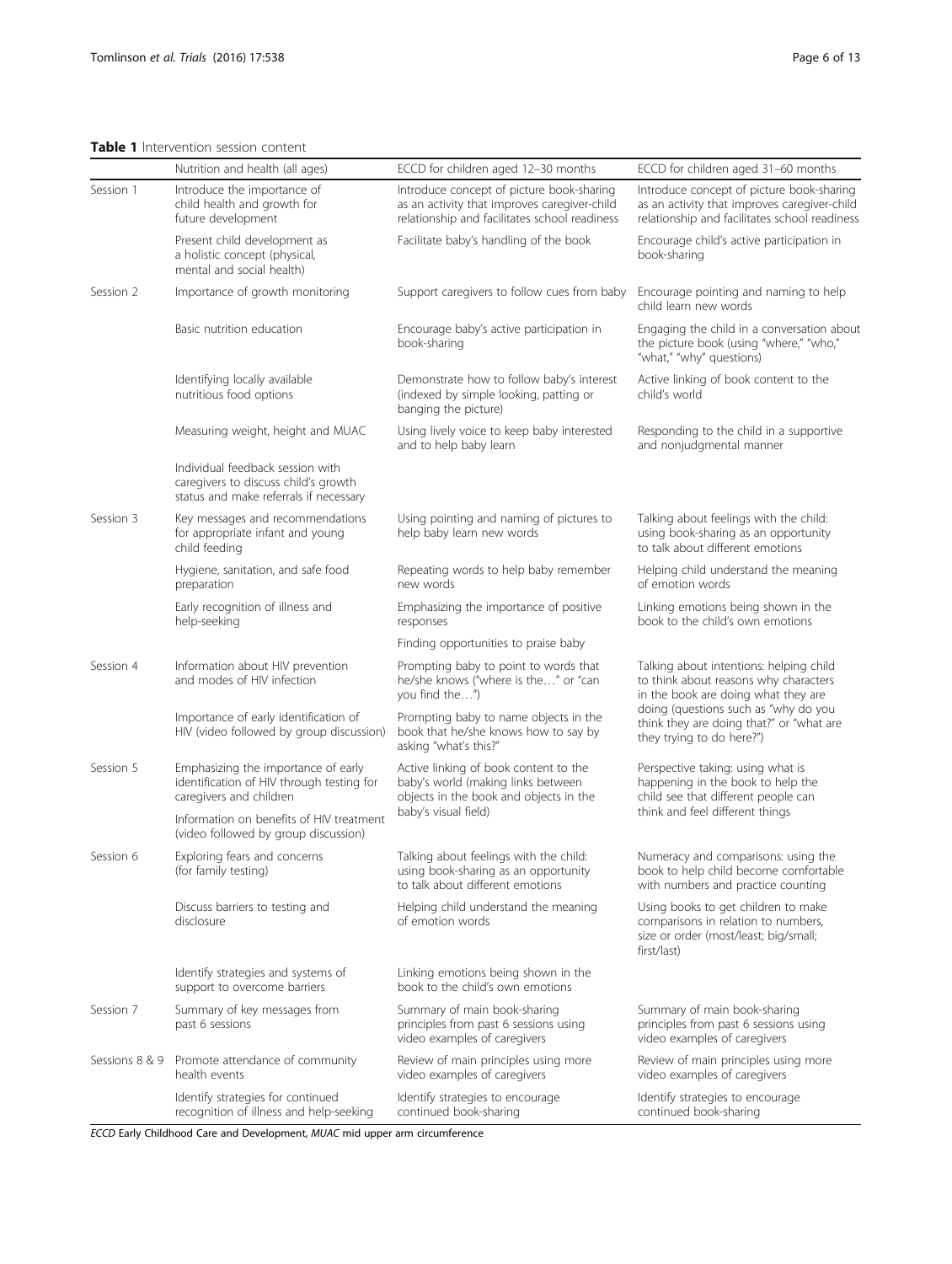caregivers, present visual aids, facilitate group discussions and practical demonstrations to convey important messages for nutrition and the importance of testing for HIV. They are responsible for making referrals and provide follow-up support to children who test positive for HIV during the intervention.

#### Community health outreach days

After the ninth intervention session, local organizations are mobilized to coordinate accessible community health events that aim to increase HIV-testing among families through promoting an overall focus on child health. They take place in several locations over a 4-week period and are targeted at both intervention and control villages. The events are structured in clusters of communities based on their geography. The community health outreach days provide a wide range of services which include nutrition assessments, vaccinations, HIV-testing and counseling, general health consultations, birth document registration, and delivery of information on child protection and community gardening. Project partners work with a number of local partners to run these events: Baylor College of Medicine Children's Foundation Lesotho, the Child and Gender Protection Unit, the Ministry of Health's District Health Management Team, the Food and Nutrition Coordinating Office, the Ministry of Agriculture and Food Security, the National Identity Civil Registry, and a local nongovernmental organization called Touching Tiny Lives.

# Control condition

The control villages in the study do not receive the group-based integrated intervention, but they are invited to take part in community health outreach days that take place in an accessible venue near to their homes and provide access to a range of services, including HIVtesting and counseling and nutrition assessments. They have access to standard health services available in Lesotho, primarily delivered through primary health care services in the district. In addition, each control village has an informal paid preschool service available in their village.

#### Participant recruitment

All children aged 1–5 years at the time of baseline assessment who are living in study villages are eligible for participation in the study, regardless of whether or not they attend the paid village preschool. They are enrolled together with their primary caregivers. Adult primary caregivers enrolled in the study are included if they are 18 years or older, serve as a primary caregiver for the child, live in the same house as the child at least four nights per week, and provide consent for themselves and their child to participate in the study including intervention and completing baseline, and immediate post test and 12-month follow-up assessments.

After agreement from the local chief and community leadership, trained recruiters go door-to-door in villages to identify children within the age range of the study. They collect basic demographic information on participants who agree in principle to take part. At a later stage, following a recruitment visit at which formal consent to participate in the trial is obtained, there is a further visit from a baseline data collector.

#### Data collection

#### Data collector training

Data collector training consists of principles of research ethics, referral procedures, and management of difficult situations in the field. The data collector team members have learned how to complete the informed consent procedure with a focus on how to handle participants with low literacy levels, and how to administer the questionnaire including dealing with sensitive issues. In addition team members have been extensively trained on how to administer the child developmental assessments that are used in the study. This includes principles of child assessment, how to set up the assessment space, establishing rapport with young children, child seating and positioning, and how to minimize and manage distractions in the community setting.

#### Procedures

Table [2](#page-7-0) shows the study schedule which follows the Standard Protocol Items: Recommendations for Interventional Trials (SPIRIT) guidelines.

The study flowchart is included in Table [3](#page-8-0). Data are collected at baseline and again at two follow-up points: 2 weeks post intervention and 12 months post intervention. Data collectors are blind to intervention group. They travel to the villages in teams and remain in each village over several days while data collection is underway. They first meet with potential participants and conduct the informed consent process before starting any research activities. All data collection takes place in rented houses within the villages which provide a quiet and private space for all interviews and assessments. Following data collection participants are provided with a small package of groceries for their time, consisting of soap, washing powder, breakfast bars, and juices.

Data are collected by the data collectors on tablet computers, which instantly transmit participant responses to a server, thus minimising data-entry errors. Automated data collection methods have been shown to be especially effective in increasing participant willingness to disclose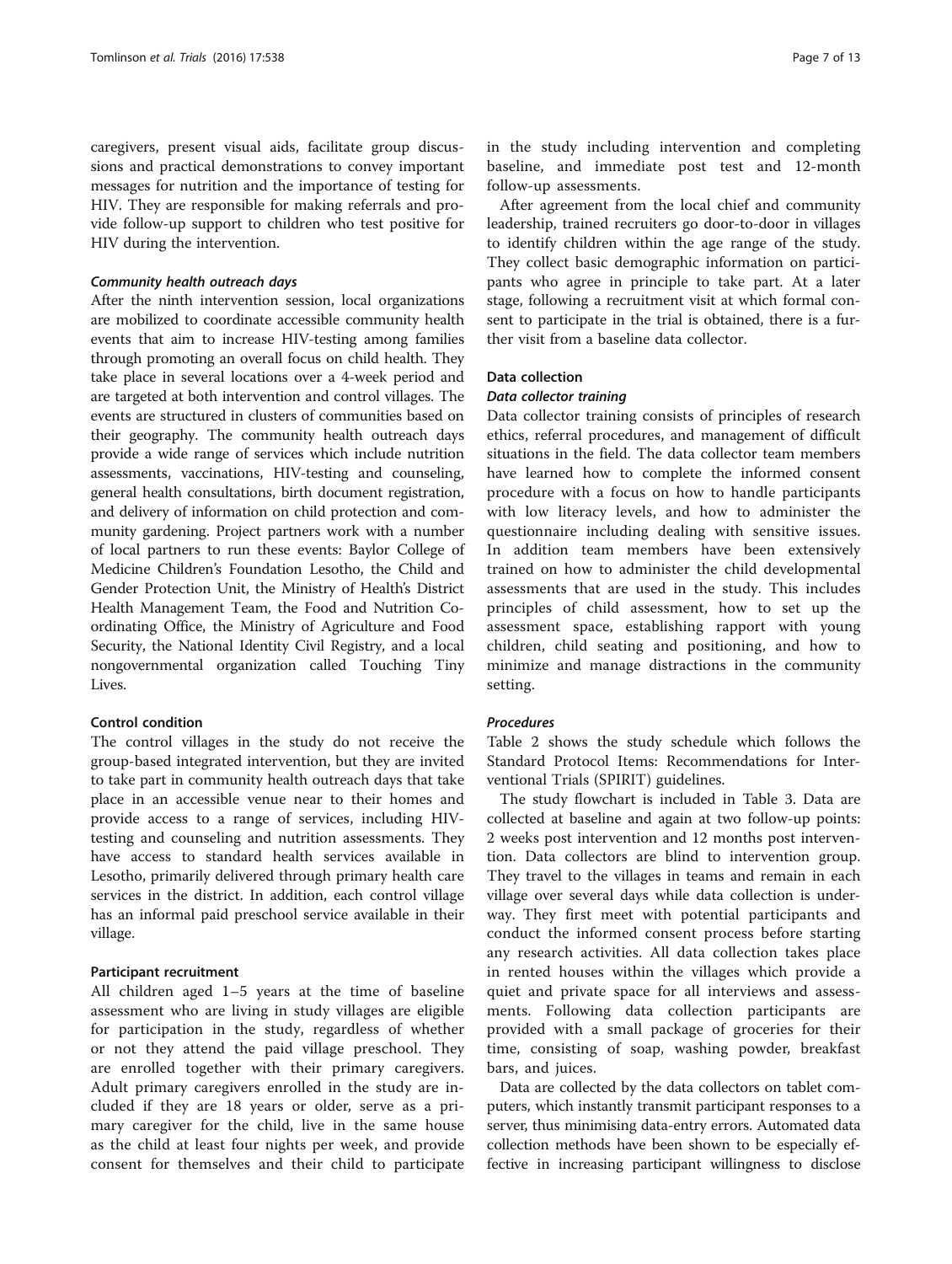|                                               | $\mathbf 0$           |             | Allocation Enrollment Post allocation |                                            |                                                                |                                              | Close-out                                   |                                |
|-----------------------------------------------|-----------------------|-------------|---------------------------------------|--------------------------------------------|----------------------------------------------------------------|----------------------------------------------|---------------------------------------------|--------------------------------|
|                                               |                       |             | Weeks<br>$1 - 8$<br>Baseline          | Weeks<br>$6 - 18$<br>Group<br>intervention | Weeks<br>$16 - 24$<br>Post-intervention Community<br>follow-up | Weeks<br>$21 - 25$<br>health<br>outreach day | Weeks<br>$68 - 76$<br>12-month<br>follow-up | 18 months post<br>intervention |
| Time point                                    |                       |             |                                       |                                            |                                                                |                                              |                                             |                                |
| Enrollment:                                   |                       | $\mathsf X$ | $\mathsf X$                           |                                            |                                                                |                                              |                                             |                                |
| Eligibility screen                            |                       | $\times$    |                                       |                                            |                                                                |                                              |                                             |                                |
| Informed consent                              |                       |             | X                                     | $\boldsymbol{\mathsf{X}}$                  | $\mathsf X$                                                    |                                              | $\mathsf X$                                 |                                |
| Allocation                                    | $\boldsymbol{\times}$ |             |                                       |                                            |                                                                |                                              |                                             |                                |
| Interventions:                                |                       |             |                                       |                                            |                                                                |                                              |                                             |                                |
| Intervention condition                        |                       |             |                                       | $\mathsf X$                                |                                                                | $\times$                                     |                                             |                                |
| Control condition                             |                       |             |                                       |                                            |                                                                | $\mathsf X$                                  |                                             |                                |
| Assessments:                                  |                       |             |                                       |                                            |                                                                |                                              |                                             |                                |
| Primary outcomes:                             |                       |             |                                       |                                            |                                                                |                                              |                                             |                                |
| HIV-testing rate                              |                       |             | X                                     |                                            | Χ                                                              |                                              | Χ                                           |                                |
| Child language                                |                       |             | $\mathsf X$                           |                                            | Χ                                                              |                                              | $\mathsf X$                                 |                                |
| Child attention                               |                       |             | X                                     |                                            | Χ                                                              |                                              | $\mathsf X$                                 |                                |
| Secondary outcomes:                           |                       |             | X                                     |                                            | Χ                                                              |                                              | X                                           |                                |
| Child cognitive development                   |                       |             | $\mathsf X$                           |                                            | Χ                                                              |                                              | $\times$                                    |                                |
| Child growth                                  |                       |             | X                                     |                                            | Χ                                                              |                                              | X                                           |                                |
| HIV treatment uptake                          |                       |             | X                                     |                                            | Χ                                                              |                                              | X                                           |                                |
| HIV treatment adherence                       |                       |             | $\mathsf X$                           |                                            | Χ                                                              |                                              | $\times$                                    |                                |
| Child emotional and behavioral<br>functioning |                       |             | X                                     |                                            | Χ                                                              |                                              | $\mathsf X$                                 |                                |
| Child executive functioning                   |                       |             | $\mathsf X$                           |                                            | $\mathsf X$                                                    |                                              | $\mathsf X$                                 |                                |
| Parental discipline                           |                       |             | X                                     |                                            | Χ                                                              |                                              | $\mathsf X$                                 |                                |
| Parenting stress                              |                       |             | X                                     |                                            | Χ                                                              |                                              | X                                           |                                |
| Parental sensitivity                          |                       |             | Χ                                     |                                            | Χ                                                              |                                              | $\times$                                    |                                |
| Caregiver mental health                       |                       |             | X                                     |                                            | Χ                                                              |                                              | X                                           |                                |
| Alcohol use                                   |                       |             | X                                     |                                            | Χ                                                              |                                              | X                                           |                                |
| Mediators:                                    |                       |             | $\mathsf X$                           |                                            | Χ                                                              |                                              | $\times$                                    |                                |
| Positive parenting                            |                       |             | $\mathsf X$                           |                                            | Χ                                                              |                                              | $\mathsf X$                                 |                                |
| Stimulation of child at<br>home and preschool |                       |             | Χ                                     |                                            | Χ                                                              |                                              | Χ                                           |                                |
| Moderators:                                   |                       |             |                                       |                                            |                                                                |                                              |                                             |                                |
| Socioeconomic status                          |                       |             | $\mathsf X$                           |                                            | X                                                              |                                              | X                                           |                                |
| Family structure/caregiver<br>relationship    |                       |             | $\mathsf X$                           |                                            | $\mathsf X$                                                    |                                              | Χ                                           |                                |
| Caregiver mental health                       |                       |             | $\mathsf X$                           |                                            | $\mathsf X$                                                    |                                              | $\mathsf X$                                 |                                |
| Child gender                                  |                       | $\mathsf X$ |                                       |                                            |                                                                |                                              |                                             |                                |
| Quality/fidelity of intervention<br>received  |                       |             | $\mathsf X$                           |                                            | $\mathsf X$                                                    |                                              | $\mathsf X$                                 |                                |

<span id="page-7-0"></span>Table 2 Schedule of enrollment, interventions, and assessments following the Standard Protocol Items: Recommendations for Interventional Trials (SPIRIT) figure

highly-stigmatizing activities or experiences [[29\]](#page-11-0). With participant consent, caregiver interviews are audiorecorded and child assessments are videoed for quality control purposes. Data are checked in weekly batches to allow for constant data-quality monitoring. Tablets are password-protected and data transmitted from them are held on a password-protected central network server.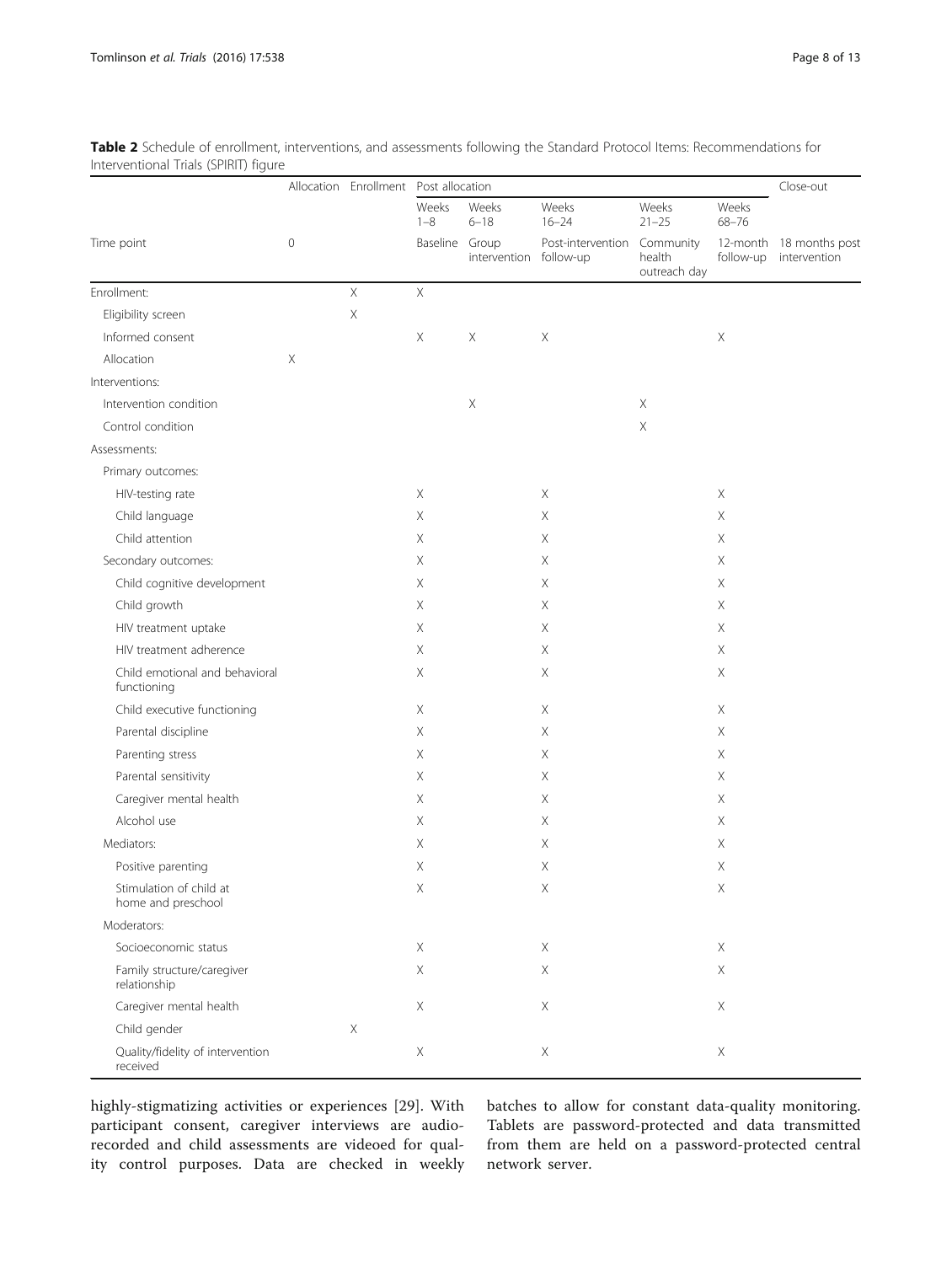<span id="page-8-0"></span>

|  |  |  |  |  | <b>Table 3</b> Primary and secondary outcome measures |  |
|--|--|--|--|--|-------------------------------------------------------|--|
|--|--|--|--|--|-------------------------------------------------------|--|

| Outcome                                    | Measure                                                                                                                                                   |
|--------------------------------------------|-----------------------------------------------------------------------------------------------------------------------------------------------------------|
| Primary outcomes                           |                                                                                                                                                           |
| HIV-testing rate                           | Number of children who have tested for HIV in the past 3 months                                                                                           |
| Child language                             | MacArthur Communication Development Inventory (CDI)                                                                                                       |
|                                            | Peabody Picture Vocabulary Test (PPVT)                                                                                                                    |
|                                            | Mullen Scales of Early Learning: Receptive Language Scale                                                                                                 |
| Child attention                            | Early Childhood Vigilance Task (ECVT)                                                                                                                     |
| Secondary outcomes                         |                                                                                                                                                           |
| Child cognitive development                | Mullen Scales of Early Learning: Visual Reception Scale                                                                                                   |
| Child growth                               | Z-scores, based on WHO standards                                                                                                                          |
| HIV treatment uptake                       | Number of children initiating ART therapy after testing                                                                                                   |
| HIV treatment adherence                    | ART adherence rates in children, defined as % adhering to ART within defined periods<br>(3 days, 1 week, 1 month)                                         |
| Child emotional and behavioral functioning | Child Behavior Checklist (selected subscales)                                                                                                             |
|                                            | Strengths and Difficulties Questionnaire                                                                                                                  |
| Child executive function                   | Inhibitory control task                                                                                                                                   |
|                                            | Attention shifting task                                                                                                                                   |
|                                            | Working memory task                                                                                                                                       |
| Parental discipline                        | Discipline and Violence Questionnaire of Lansford and Deater-Deckard, developed from<br>the Parent-Child Conflict Tactics Scale and the World-SAFE survey |
| Parenting stress                           | Parenting Stress Index (PSI)                                                                                                                              |
| Parental sensitivity                       | Directly observed book-sharing task rated with adapted version of the Murray Global<br>Rating Scales                                                      |
|                                            | Directly observed problem-solving task rated with adapted version of the Murray<br>Global Rating Scales                                                   |
| Caregiver mental health                    | Patient Health Questionnaire-9 (PHQ-9)                                                                                                                    |
|                                            | Generalized Anxiety Disorder-7 (GAD-7)                                                                                                                    |
|                                            | Self-Reporting Questionnaire-20 (SRQ-20)                                                                                                                  |
|                                            | Shona Symptom Questionnaire                                                                                                                               |
| Caregiver alcohol use                      | Alcohol Use Disorders Identification Test (AUDIT)                                                                                                         |

ART antiretroviral therapy, WHO World Health Organization

#### Measures

Outcome data are collected through the use of (1) caregiver interviews, (2) direct child assessments, and (3) videoed caregiver-child interactions. Caregiver interviews and child assessments have been translated and backtranslated (where applicable) into Sesotho [\[30](#page-11-0)]. The primary outcomes are:

- 1. HIV-testing rate. This is calculated as the number of children who have tested for HIV in the previous 3 months
- 2. Child language. This is measured using three standardized language measures: the MacArthur Communication Development Inventory [\[31\]](#page-11-0), a parent-reported measure of early language which was used in the previous study of dialogic booksharing in Khayelitsha, South Africa [[25\]](#page-11-0), the Peabody Picture Vocabulary Test [[32\]](#page-11-0), a measure

of receptive vocabulary, adapted for use in Lesotho, and the Receptive Language Scale, a subtest of the Mullen Scales of Early Learning [[33](#page-11-0)] which assesses a child's ability to decode and respond to varying levels of verbal instruction

3. Child attention (Early Childhood Vigilance Task) [[34](#page-11-0)] is measured using a computer-based assessment of sustained attention during which the child is required to watch a screen where various animated stimuli disappear and reappear. This measure was also used in the previous study of dialogic book-sharing in South Africa

Secondary outcomes for child participants include HIV treatment uptake and adherence, cognitive development, executive function, emotional and behavioral functioning, and growth status. For caregivers, secondary outcomes include caregiver mental health and substance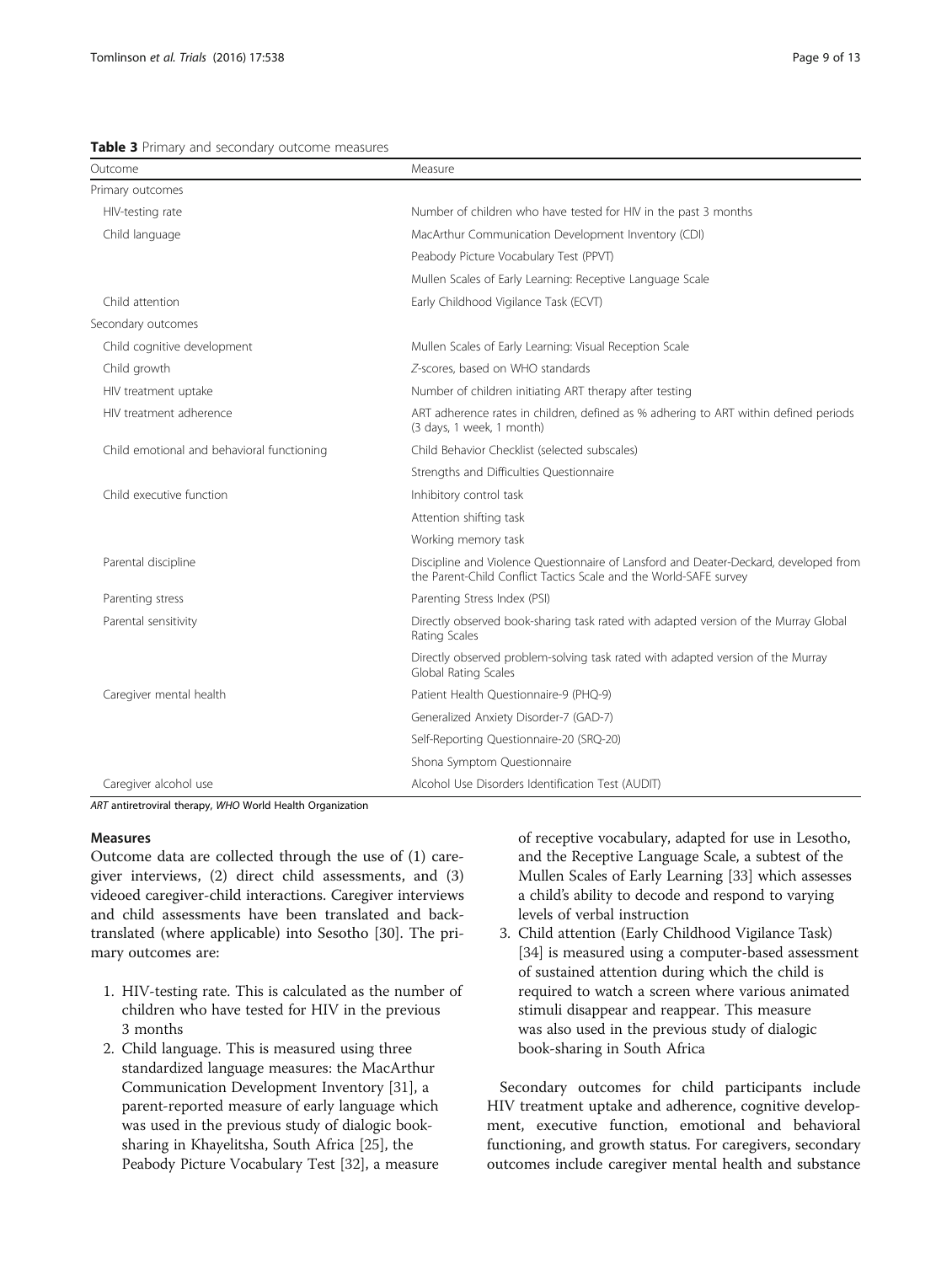use, and parenting outcomes such as discipline, parenting stress, and parental sensitivity. All videoed interactions will be coded by reviewers who are blinded to group allocation. Primary and secondary outcome measures are detailed further in Table [3](#page-8-0).

# Data quality control

Individual child assessments and caregiver interviews are videoed and audio-recorded, respectively, and a randomly selected subsample of each is reviewed by a team of data quality controllers. This includes listening to caregiver interviews to ensure that data collectors are not deviating from the prescribed sets of questions and answers, that they are making referrals when appropriate, and that they are treating research participants with respect during all study procedures. Child assessment videos are reviewed to ensure that data collectors are scoring items correctly and following the correct basal and ceiling rules for certain tests. The team receives feedback on an ongoing basis.

#### Data analysis plans

Data analysis will be completed by a designated statistician/statistical team that is independent from study investigators. Baseline differences between intervention and control groups will be examined using independent  $t$  tests [[35\]](#page-11-0). In addition to the primary and secondary outcomes, analysis of baseline differences will also include sociodemographic data such as age, gender, and household poverty.

Intervention efficacy will be evaluated by comparing child outcomes over 12 months between the intervention and control groups. Post-test scores for primary outcomes and secondary outcomes will be used as dependent variables. Parent/child age and gender, allocation group, and baseline scores will be included as covariates [\[36](#page-11-0)]. Analyses will also control for intervention site in order to account for variance in implementation among sites [\[37](#page-11-0)]. Scores will be compared using multilevel models, (i.e., hierarchical models or random effect models) which can account for clustering of repeated assessments within individuals and clustering of individuals within villages [[38, 39](#page-11-0)]. If data are normally distributed we will fit linear models. If not, we will categorize outcome data and use longitudinal logistic regression to assess differences between intervention and control villages. Intervention effects will be examined using an intention-to-treat analysis [\[40](#page-11-0)]. Intention-totreat considers all participants in an experiment regardless of whether they do or do not complete the program or evaluation [\[41](#page-11-0)].

Clustering will be taken into account in all analyses and multiple imputation methods will be used for missing individual outcome data [\[42\]](#page-12-0). We will also examine

the effect of the intervention dose to assess the relationship between outcomes, phase of intervention, and the number of sessions attended and other process data relating to the implementation of the intervention.

#### Moderator analyses

We will also test potential moderator effects (through subgroup analysis) of whether the intervention works differently for different groups of beneficiaries, such as those living in severe poverty, and grandparents and parents. It will also test effects of caregiver mental health, gender, intervention attendance, fidelity, quality of implementation and other process-related factors.

#### Mediator analyses

Additionally, the study will test potential mediation pathways. For example, whether ECCD training predicts improved child development through increased positive parenting and/or increased healthy stimulation. Analyses will be conducted to examine differences between ECCD attenders and nonattenders whose parents are attending parenting skill training.

Finally, the researchers will seek to cost the intervention and assess its cost-effectiveness subsequent to trial completion.

#### Data sharing

Three years after trial close-out, databases will be made publically available in an accessible format on a relevant public data repository.

#### Power calculation

Power calculations were initially based on two outcome measures that were used in a previous trial of a similar book-sharing methodology in Khayelitsha, the Early Childhood Vigilance Task (ECVT) and the MacArthur Communication Development Inventory (CDI). For this cluster randomized control trial, the sample was calculated to detect a small/medium effect size of 0.3 at 80 % power 12 months post intervention on the CDI, as the more conservative measure. An intracluster correlation (ICC) of 0.05 was used, which is substantially higher than that used in other behavioral studies due to the relative geographical isolation of clusters [\[39](#page-11-0), [43](#page-12-0)].

First, we calculated the necessary sample size per intervention arm to detect a standardized effect size of 0.30; i.e., a small medium effect size [\[44](#page-12-0)] at 12 months with 80 % power. Calculations were carried out in PASS software and assumed a type I error of 0.05 for a twosided test, two repeated measurements, and an autocorrelation (i.e., the correlation between three adjacent repeated observations) of 0.50 ( $N^* = 123$ ). Second, the sample size per arm was calculated as the product of  $N^*$ and the variance inflation factor: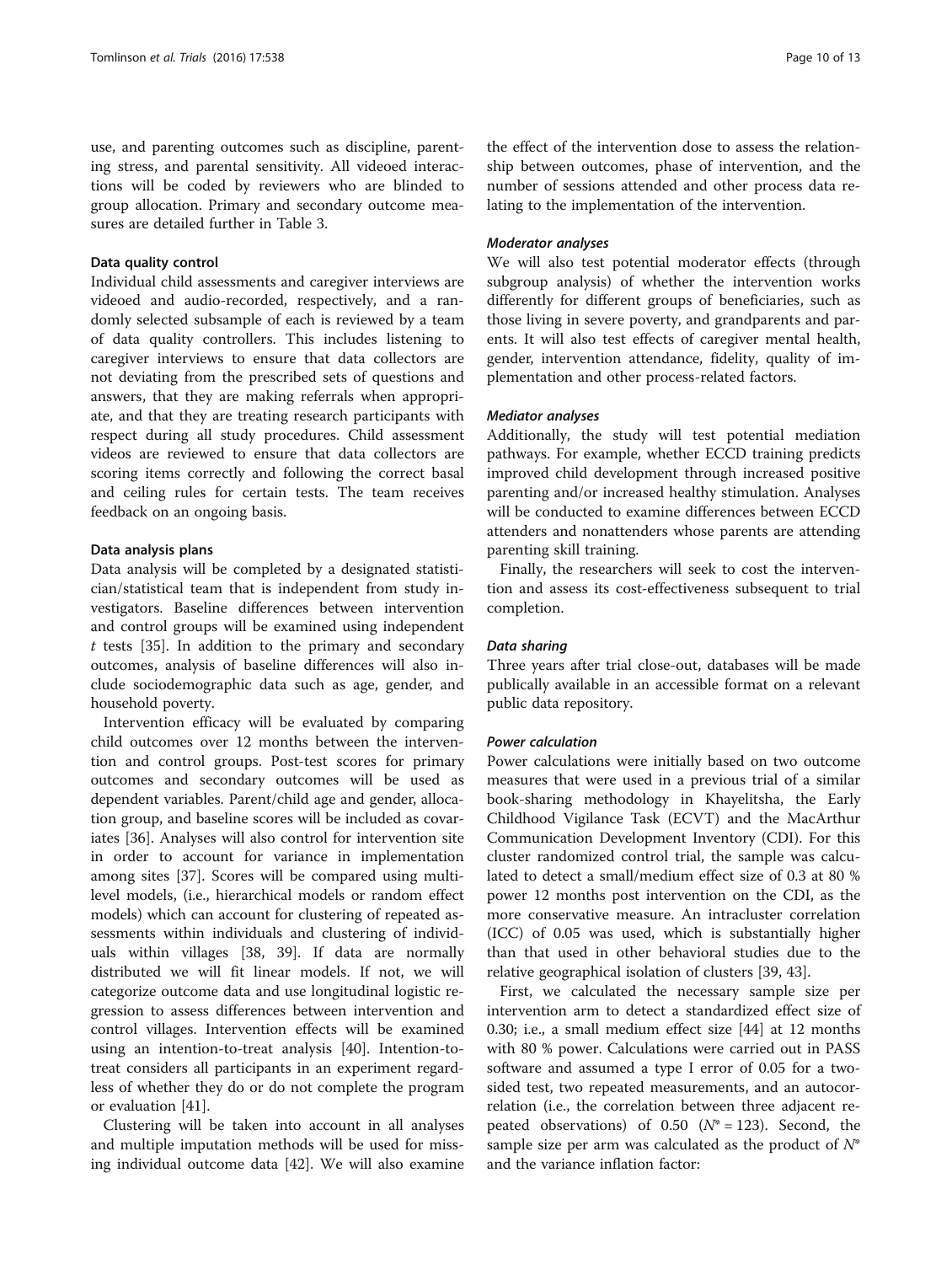$$
N = N * \times [1 + (m-1) \text{ICC}],
$$

where  $m$  is the average number of children per village (30).

Last, we estimated a loss of 10 % of the sample at each follow-up point. This resulted in our requiring at least 365 children per group in 12 clusters. Due to the small size of some clusters we added additional village clusters to the final sample prior to randomization.

# **Discussion**

In LMIC, weak health care systems and scarce human resources necessitate that interventions to improve maternal and child health are integrated [\[21\]](#page-11-0). Traditionally, vertical programs – often with a narrow disease-focus – have dominated. Increasingly, there has been a focus on horizontally integrated and comprehensive programming for maternal and child health [\[45\]](#page-12-0). This is particularly true for early child development and nutrition programs where effectiveness is likely to be markedly increased with the implementation of comprehensive programs [[21](#page-11-0)] and there is a substantial evidence base for this [\[2](#page-11-0), [46](#page-12-0)]. What is lacking, however, is knowledge of how to combine interventions that target early child development, nutrition, HIVtesting and retention in care with existing health services [[21](#page-11-0)], particularly in rural populations.

The Sustainable Development Goals (SDG) build on the Millennium Development Goals by stressing sustainable development, not just survival and disease reduction [[47\]](#page-12-0), while the Global Strategy for Women's, Children's, and Adolescents' Health proposes a threefold agenda: the Survive (end preventable deaths), Thrive (ensure health and wellbeing), and Transform (expand enabling environments) agenda [[48\]](#page-12-0). The broader developmental focus of the SDG ("leave no one behind") [\[49\]](#page-12-0), combined with the thrive agenda of the Global Strategy will require a significant increase in research on integrated programming, beginning in the early years, that evaluates interventions taking place in remote rural areas where significant numbers of the world's population still live. The goal of the Mphatlalatsane study is to evaluate the impact of an integrated community-based, community-run early childhood care and development intervention that seeks to contribute to national efforts to improve the health and psychosocial wellbeing of vulnerable children aged 5 years and younger in Lesotho. This study provides a unique opportunity to link early child development and nutrition outcome data with HIV-related information for young children in order to improve our knowledge about the nature and extent of the relationship between HIV and child development, and the potential of an integrated early childhood development intervention to prevent or

mitigate developmental delays in HIV-infected and -affected children.

The area in which the study is being implemented is a deeply rural site that poses significant geographic barriers. Increasingly, mobile health units are being deployed in Africa in response to deficiencies in health care infrastructure, particularly in remote rural areas in Africa in order to address the service and access gap [[50\]](#page-12-0), to serve the needs of remote communities. To date, mobile health units have been widely employed in the realm of HIV care and testing [[51\]](#page-12-0) and tuberculosis (TB) testing and referral. However, in very remote areas (such as the Mokhotlong region of Lesotho) adverse weather conditions and impassable roads (during winter) the reach of mobile health units can be compromised. Our integration of mobile health units (health days) with home-based ECCD and nutrition services will, as well as improving the linkages with the primary health care facilities [[52](#page-12-0)], provide essential data on how to deliver comprehensive services to under-served or unserved populations [\[53\]](#page-12-0).

#### Trial status

At the time of manuscript submission participant recruitment was continuing and 75 % complete.

#### Acknowledgements

MT is a lead investigator with the Centre of Excellence in Human Development, University of the Witwatersrand, South Africa, and is supported by the National Research Foundation, South Africa.

#### Funding

The "Mphatlalatsane: Early Morning Star" project is funded by PEPFAR's OVC Special Initiative, United States Agency for International Development (USAID).

#### Availability of data and materials

Datasets will be deposited in publicly available repositories (where available and appropriate) in machine-readable format 3 years after the end of the study.

#### Authors' contributions

All authors contributed to the study design and the writing of this paper. MT, LS, and LC are the principal investigators and conceptualized and designed the study. SS and MM are trial managers, SM and SG are research assistants. PC, LM, and MM designed the Mphatlalatsane intervention. TE carried out sample size calculations. NM and MM oversee the implementation of the intervention. All authors read and approved the final manuscript.

#### Competing interests

The authors' declare that they have no competing interests.

#### Consent for publication

Not applicable.

#### Ethics approval and consent to participate

All participation in this study is dependent on the informed consent of the primary caregiver of the child. The study has research ethics approval from the Health Research Ethics Committee (HREC) at Stellenbosch University, reference number N14/09/127 and the Lesotho Ministry of Health Ethics Committee, reference number 138-2014.

#### Author details

<sup>1</sup>Department of Psychology, Stellenbosch University, Stellenbosch, South Africa. <sup>2</sup> Department of Social Policy and Intervention, Oxford University Oxford, UK. <sup>3</sup>Department of Psychiatry and Mental Health, University of Cape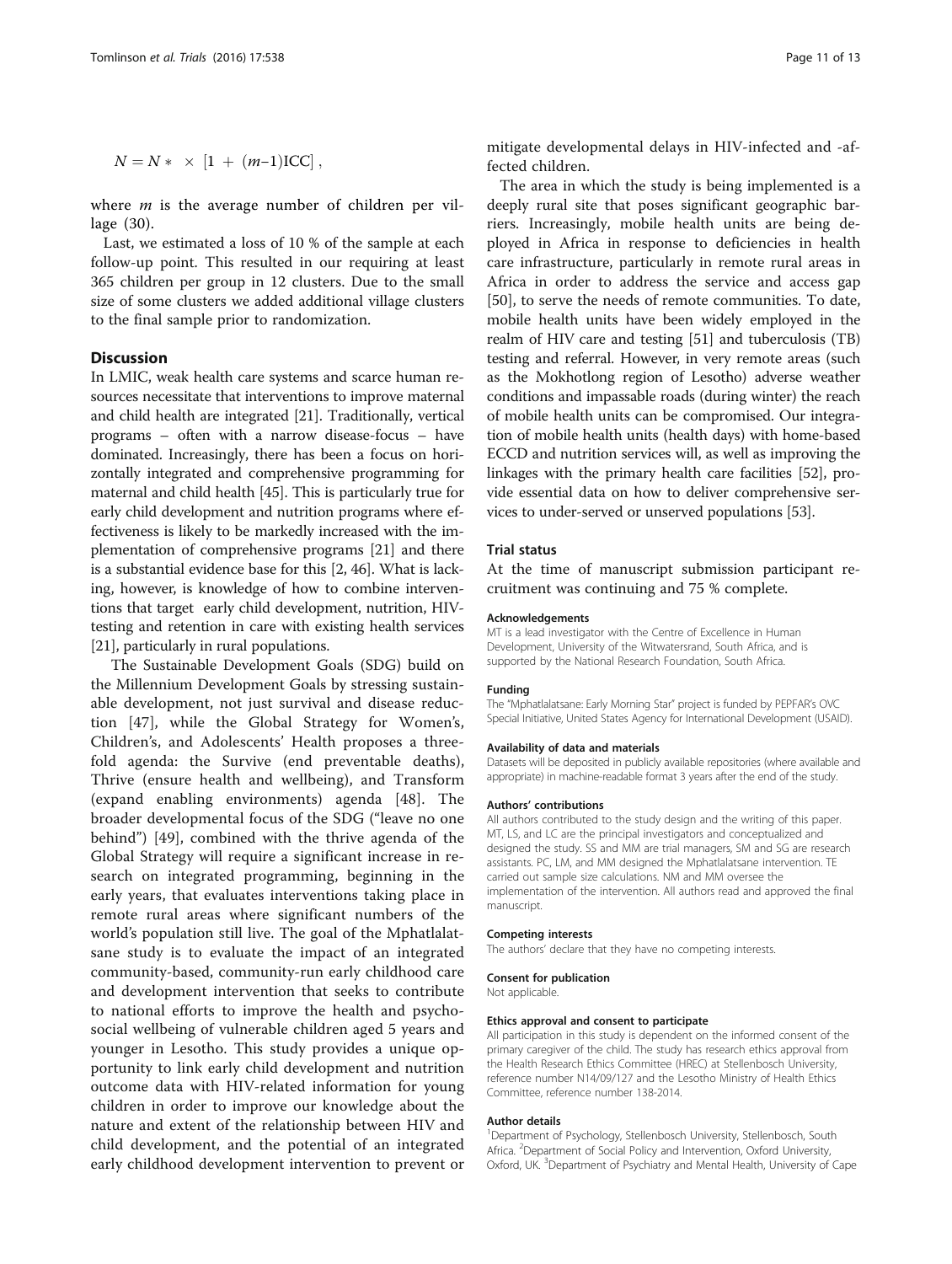<span id="page-11-0"></span>Town, Cape Town, South Africa. <sup>4</sup>University of Reading, Reading, UK.<br><sup>5</sup>Leadership Management and Governance Project, Management Sc Leadership Management and Governance Project, Management Sciences for Health, Pretoria, South Africa. <sup>6</sup>Centre for Evidence-Based Health Care, Stellenbosch University, Stellenbosch, South Africa. <sup>7</sup>University College London, London, UK.

#### Received: 25 May 2016 Accepted: 14 October 2016 Published online: 09 November 2016

#### References

- UNICEF. For every child, a fair chance: the promise of equity. New York: UNICEF; 2015.
- 2. Black MM, Walker SP, Fernald LCH, Andersen CT, DiGirolamo AM, Lu C, McCoy DC, Fink G, Shawar YR, Shiffman J, Devercelli AE, Wodon QT, Vargas-BarÓn E, Grantham-McGregor S, for the Lancet Early Childhood Development Series Steering Committee. (2016). Early childhood development coming of age: science through the life course. Lancet. Published Online October 4, 2016. [http://dx.doi.org/10.1016/S0140-](http://dx.doi.org/10.1016/S0140-736(16)31389-7) [736\(16\)31389-7](http://dx.doi.org/10.1016/S0140-736(16)31389-7).
- 3. Tomlinson M, Cooper P, Murray L. The mother-infant relationship and infant attachment in a South African peri-urban settlement. Child Dev. 2005;76(5): 1044–54. doi[:10.1111/j.1467-8624.2005.00896.x.](http://dx.doi.org/10.1111/j.1467-8624.2005.00896.x)
- 4. Walker SP, Wachs TD, Grantham-McGregor S, Black MM, Nelson CA, Huffman SL, et al. Inequality in early childhood: risk and protective factors for early child development. Lancet. 2011;378(9799):1325–38. doi:[10.1016/](http://dx.doi.org/10.1016/S0140-6736(11)60555-2) [S0140-6736\(11\)60555-2](http://dx.doi.org/10.1016/S0140-6736(11)60555-2).
- 5. Sherr L, Cluver LD, Betancourt TS, Kellerman SE, Richter LM, Desmond C. Evidence of impact: health, psychological and social effects of adult HIV on children. AIDS. 2014;28 Suppl 3:S251–9. doi:[10.1097/QAD.0000000000000327](http://dx.doi.org/10.1097/QAD.0000000000000327).
- 6. Ministry of Health and Social Welfare (MOHSW) [Lesotho] and ICF Macro. Lesotho Demographic and Health Survey 2009. Maseru, Lesotho: MOHSW and ICF Macro; 2010. Available from: [http://pdf.usaid.gov/pdf\\_docs/](http://pdf.usaid.gov/pdf_docs/Pnadu407.pdf) [Pnadu407.pdf.](http://pdf.usaid.gov/pdf_docs/Pnadu407.pdf) Accessed 7 Nov 2016.
- 7. (UNAIDS) UJPoHA. The Gap Report 2014. Available from: [http://www.](http://www.refworld.org/docid/53f1e1604.html) [refworld.org/docid/53f1e1604.html.](http://www.refworld.org/docid/53f1e1604.html) Accessed 17 May 2016.
- 8. UNICEF. Lesotho country statistics 2012. Available from: [http://www.unicef.](http://www.unicef.org/infobycountry/lesotho_statistics.html#102) [org/infobycountry/lesotho\\_statistics.html#102.](http://www.unicef.org/infobycountry/lesotho_statistics.html#102) Accessed 10 May 2016.
- 9. UNICEF. Towards an AIDS-Free generation children and AIDS: Sixth Stocktaking Report. New York: UNICEF; 2013.
- 10. UNAIDS, UNICEF, WHO. 2013 Global AIDS Response Progress Reporting. Geneva: UNAIDS; 2013.
- 11. Coburn BJ, Okano JT, Blower S. Current drivers and geographic patterns of HIV in Lesotho: implications for treatment and prevention in Sub-Saharan Africa. BMC Med. 2013;11:224. doi:[10.1186/1741-7015-11-224.](http://dx.doi.org/10.1186/1741-7015-11-224) PubMed PMID: 24131484; PubMed Central PMCID: PMCPMC4016528.
- 12. Sherr L, Mueller J, Varrall R. A systematic review of cognitive development and child human immunodeficiency virus infection. Psychol Health Med. 2009;14(4):387–404. doi[:10.1080/13548500903012897](http://dx.doi.org/10.1080/13548500903012897). Epub 2009/08/22.
- 13. Heckman JJ. Skill formation and the economics of investing in disadvantaged children. Science. 2006;312(5782):1900–2. doi[:10.1126/science.1128898](http://dx.doi.org/10.1126/science.1128898).
- 14. Marmot M, Friel S, Bell R, Houweling TA, Taylor S. Commission on Social Determinants of Health. Closing the gap in a generation: health equity through action on the social determinants of health. Lancet. 2008;372(9650): 1661–9. doi:[10.1016/S0140-6736\(08\)61690-6.](http://dx.doi.org/10.1016/S0140-6736(08)61690-6)
- 15. Campbell F, Conti G, Heckman JJ, Moon SH, Pinto R, Pungello E, et al. Early childhood investments substantially boost adult health. Science. 2014; 343(6178):1478–85. doi[:10.1126/science.1248429](http://dx.doi.org/10.1126/science.1248429). PubMed PMID: 24675955, PubMed Central PMCID: PMC4028126.
- 16. Berry L, Dawes A, Biersteker L. Getting the basics right: an essential package of services and support for ECD. South African Child Gauge. 2013:26-33.
- 17. Shonkoff JP, Richter L, van der Gaag J, Bhutta ZA. An integrated scientific framework for child survival and early childhood development. Pediatrics. 2012;129(2):e460–72. doi:[10.1542/peds.2011-0366](http://dx.doi.org/10.1542/peds.2011-0366).
- 18. Tomlinson M, O'Connor MJ, le Roux IM, Stewart J, Mbewu N, Harwood J, et al. Multiple risk factors during pregnancy in South Africa: the need for a horizontal approach to perinatal care. Prev Sci. 2014;15(3):277–82. doi[:10.1007/s11121-013-](http://dx.doi.org/10.1007/s11121-013-0376-8) [0376-8.](http://dx.doi.org/10.1007/s11121-013-0376-8) PubMed PMID: 23475562, PubMed Central PMCID: PMC3718865.
- 19. DiGirolamo AM, Stansbery P, Lung'aho M. Advantages and challenges of integration: opportunities for integrating early childhood development and nutrition programming. Ann N Y Acad Sci. 2014;1308:46–53. doi:[10.1111/](http://dx.doi.org/10.1111/nyas.12323) [nyas.12323.](http://dx.doi.org/10.1111/nyas.12323)
- 20. Engle PL, Grantham-McGregor S, Black M, et al. How to avoid the loss of potential in over 200 million young children in the developing world. Child Health Educ. 2007;1:68–87.
- 21. Yousafzai AK, Rasheed MA, Rizvi A, Armstrong R, Bhutta ZA. Effect of integrated responsive stimulation and nutrition interventions in the Lady Health Worker programme in Pakistan on child development, growth, and health outcomes: a cluster-randomised factorial effectiveness trial. Lancet. 2014;384(9950):1282–93. doi[:10.1016/S0140-6736\(14\)60455-4.](http://dx.doi.org/10.1016/S0140-6736(14)60455-4)
- 22. Patel D, Matyanga P, Nyamundaya T, Chimedza D, Webb K, Engelsmann B. Facilitating HIV testing, care and treatment for orphans and vulnerable children aged five years and younger through community-based early childhood development playcentres in rural Zimbabwe. J Int AIDS Soc. 2012;15 Suppl 2:17404. doi[:10.7448/IAS.15.4.17404.](http://dx.doi.org/10.7448/IAS.15.4.17404) PubMed PMID: 22789648; PubMed Central PMCID: PMCPMC3499882.
- 23. Delgado-Rodriguez M, Loorca J. Bias. J Epidemiol Community Health. 2004; 58:635–41.
- 24. Altman DG, Schulz KF, Moher D, Egger M, Davidoff F, Elbourne D, et al. The revised CONSORT statement for reporting randomized trials: explanation and elaboration. Ann Intern Med. 2001;134(8):663–94. PubMed PMID: ISI: 000168177500006.
- 25. Vally Z, Murray L, Tomlinson M, Cooper PJ. The impact of dialogic booksharing training on infant language and attention: a randomized controlled trial in a deprived South African community. J Child Psychol Psychiatry. 2015;56(8):865–73. doi:[10.1111/jcpp.12352.](http://dx.doi.org/10.1111/jcpp.12352) PubMed PMID: 25399699, PubMed Central PMCID: PMC4552334.
- 26. Cooper PJ, Vally Z, Cooper H, Radford T, Sharples A, Tomlinson M, et al. Promoting mother-infant book sharing and infant attention and language development in an impoverished South African population: a pilot study. Early Childhood Educ J. 2014;42(2):143–52.
- 27. Murray L, Cooper P, Arteche A, Stein A, Tomlinson M. Randomized controlled trial of a home-visiting intervention on infant cognitive development in peri-urban South Africa. Dev Med Child Neurol. 2016;58(3):270–6. doi:[10.1111/dmcn.12873](http://dx.doi.org/10.1111/dmcn.12873).
- 28. Moore GF, Audrey S, Barker M, Bond L, Bonell C, Hardeman W, et al. Process evaluation of complex interventions: Medical Research Council guidance. BMJ. 2015;350:h1258. doi:[10.1136/bmj.h1258.](http://dx.doi.org/10.1136/bmj.h1258) PubMed PMID: 25791983; PubMed Central PMCID: PMCPMC4366184.
- 29. Phillips AE, Gomez GB, Boily MC, Garnett GP. A systematic review and metaanalysis of quantitative interviewing tools to investigate self-reported HIV and STI associated behaviours in low- and middle-income countries. Int J Epidemiol. 2010;39(6):1541–55. doi[:10.1093/ije/dyq114](http://dx.doi.org/10.1093/ije/dyq114). Epub 2010/07/16.
- 30. Brislin RW. Back-translation for cross-cultural research. J Cross-Cult Psychol. 1970;1(3):185–216.
- 31. Fenson L, Pethick S, Renda C, Cox JL, Dale PS, Reznick JS. Short form versions of the MacArthur Communicative Development Inventories. Applied Psycholinguistics. 2000;21:95–115.
- 32. Dunn LM, Dunn DM. Peabody Picture Vocabulary Test, Fourth Edition (PPVTTM-4). San Antonio: Pearson Publishing; 1981.
- 33. Mullen E. Mullen Scales of Early Learning. Circle Pines: American Guidance Services Inc; 1995.
- 34. Goldman DZ, Shapiro EG, Nelson CA. Measurement of vigilance in 2-yearold children. Dev Neuropsychol. 2004;25(3):227–50.
- 35. Field A. Discovering statistics using SPSS. London: SAGE; 2009.
- 36. Morton M. Measuring impacts of empowerment: an international systematic review and a randomized controlled trial with out-of-school youth in Jordan. Oxford: University of Oxford; 2011.
- 37. Baker-Henningham H, Walker S, Powell C, Meeks-Gardner J. A pilot study of the Incredible Years Teacher Training Programme and a curriculum unit on social and emotional skills in community preschools in Jamaica. Child Care Health Dev. 2009;33:624–31.
- 38. Weiss R. Modeling longitudinal data. New York: Springer; 2005.
- 39. Rotheram-Borus MJ, le Roux IM, Tomlinson M, Mbewu N, Comulada WS, le Roux K, et al. Philani Plus (+): a Mentor Mother community health worker home visiting program to improve maternal and infants' outcomes. Prev Sci. 2011;12(4):372–88. doi[:10.1007/s11121-011-0238-1](http://dx.doi.org/10.1007/s11121-011-0238-1). PubMed PMID: 21850488, PubMed Central PMCID: PMC3907085.
- 40. Lewis JA, Machin D. Intention to treat—who should use ITT? Br J Cancer. 1993;68(4):647–50. Epub 1993/10/01.
- 41. Hollis S, Campbell F. What is meant by intention to treat analysis? Survey of published randomised controlled trials. BMJ. 1999;319(7211):670–4. Epub 1999/09/10.